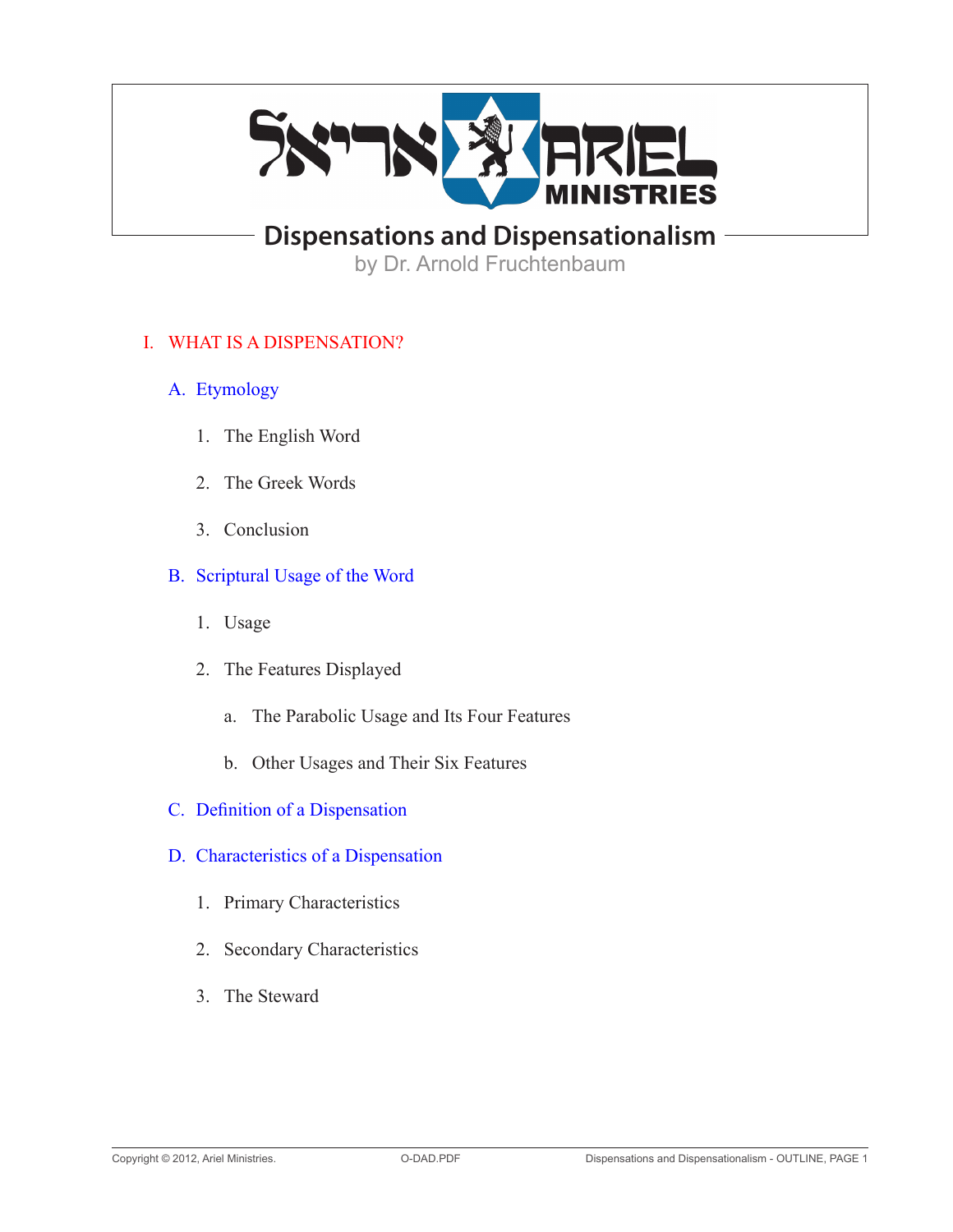# E. The Mark of a Dispensationalist

- 1. What It Is Not
- 2. What It Is
- 3. Conclusion

# II. THE DISPENSATIONS

- A. Innocency or Freedom Genesis 1:28 3:8
- B. Conscience or Self-Determination Genesis 3:9 8:14
- C. Civil Government Genesis 8:15 11:32
- D. Promise or Patriarchal Rule Genesis 12:1 Exodus 18:27
- E. The Mosaic Law Exodus 19:1 Acts 1:26
- F. Grace Acts 2:1 Revelation 19:21
- G. Kingdom or Millennium Revelation 20:1-10

# III. COVENANT THEOLOGY

- A. Definition
- B. The Covenant of Works
- C. The Covenant of Redemption
- D. The Covenant of Grace
- E. Problems of Covenant Theology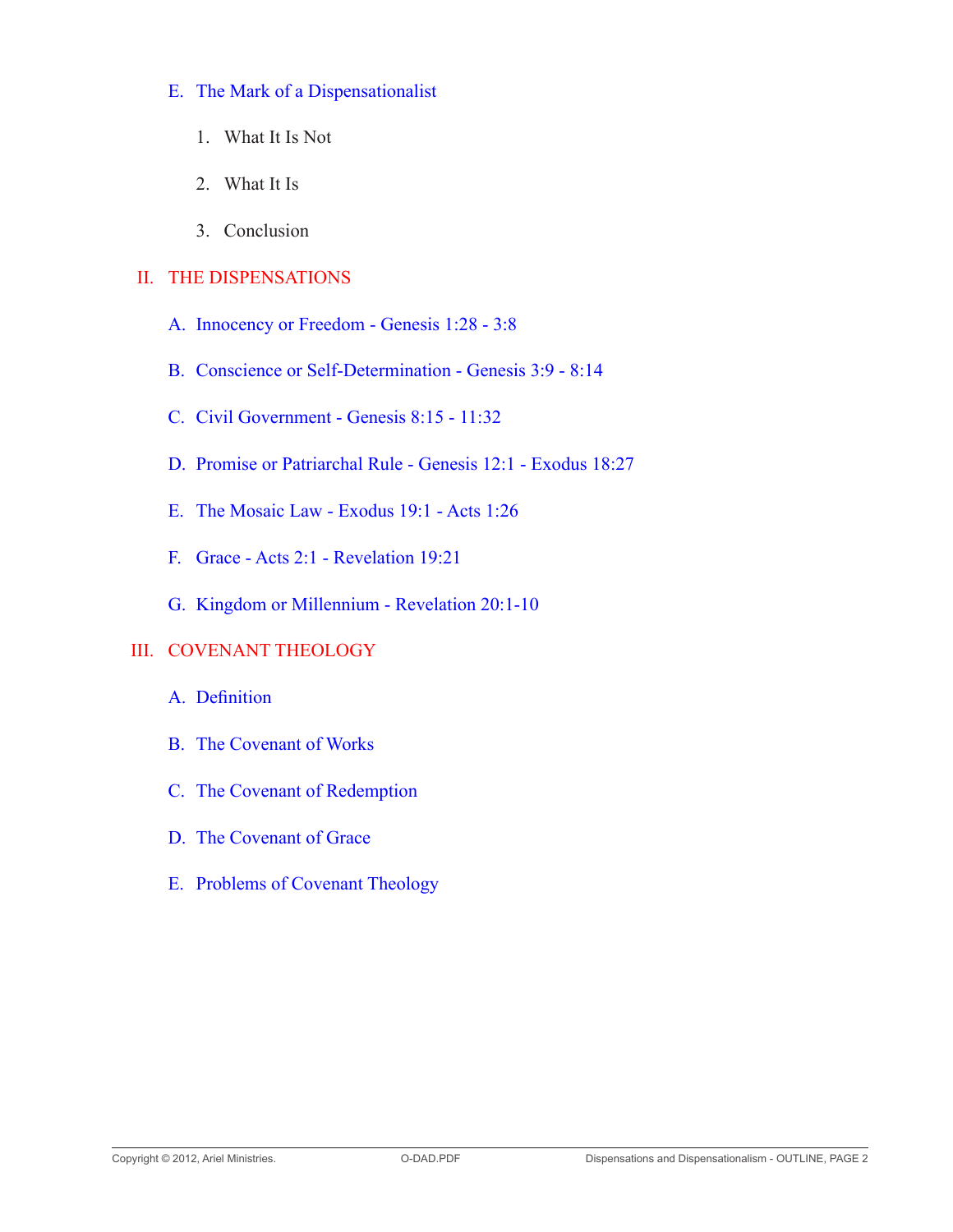- F. Results of Covenant Theology in Specific Theological Areas
	- 1. Hermeneutics
	- 2. Ecclesiology
	- 3. Soteriology
	- 4. Eschatology

# IV. HERMENEUTICS

- A. Dispensational Position
- B. Non-Dispensational Position
- C. Specific Areas of Criticism
	- 1. Unity of the Scriptures
	- 2. The Sermon on the Mount
- D. The New Testament Quotations of the Old

# V. SOTERIOLOGY

- A. Covenant Theology
- B. Dispensationalism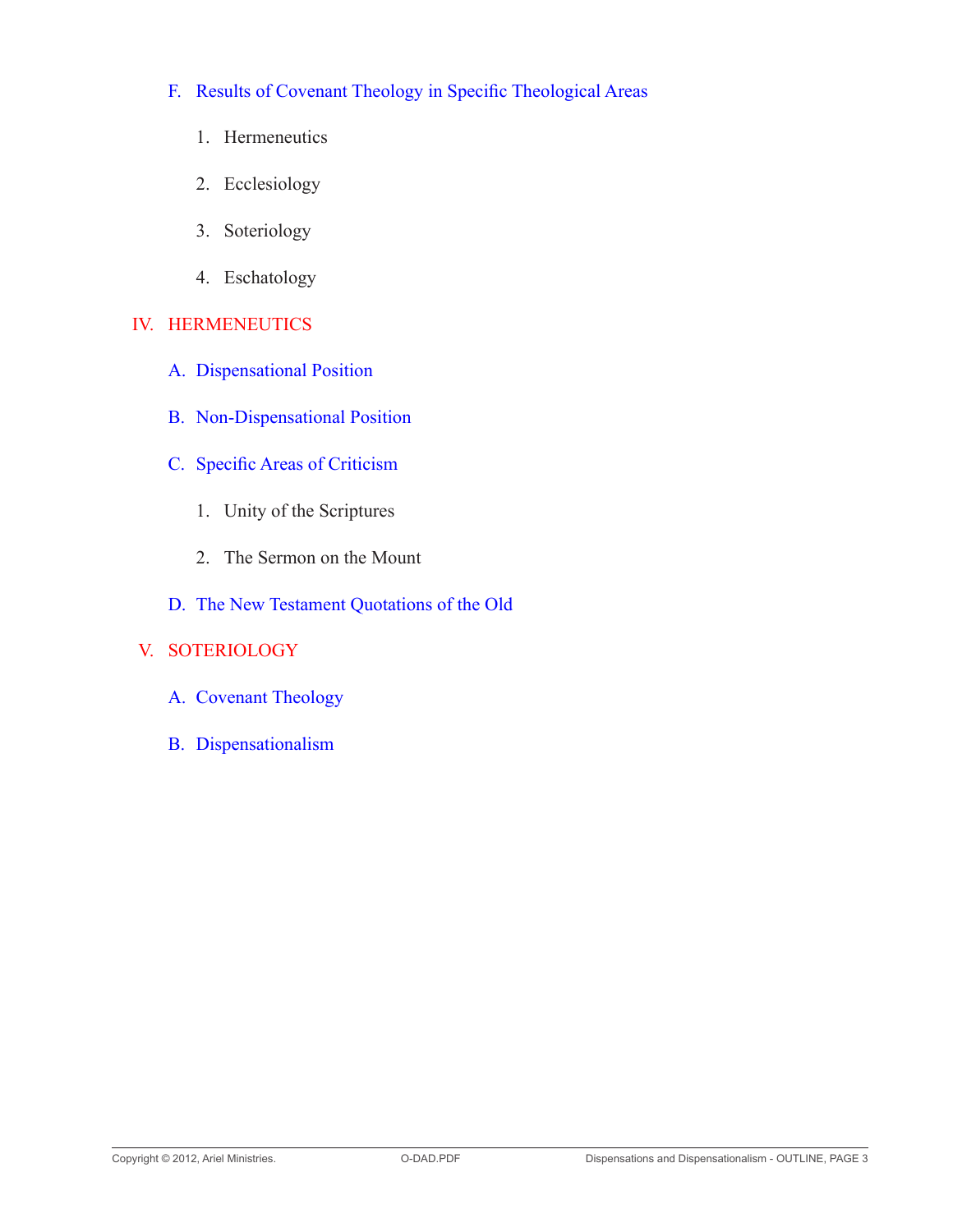# VI. ECCLESIOLOGY

- A. Covenant Theology
- B. Dispensationalism
	- 1. The *Mystery* Character of the Church
		- a. The Meaning of *Mystery*
		- b. The Church as a *Mystery*
	- 2. The Church Has a Distinct Time
	- 3. The Church is Distinct from Israel
	- 4. Specific Issues
		- a. The Israel of God
		- b. The Seed of Abraham

# VII. ESCHATOLOGY: DISTINCTIVE ELEMENTS OF DISPENSATIONALISM

#### A. Hermeneutics

- 1. Dispensationalism
- 2. Covenant Theology

### B. Old Testament Prophecies

- 1. Dispensationalism
- 2. Covenant Theology

# C. Israel and the Church

- 1. Dispensationalism
- 2. Covenant Theology